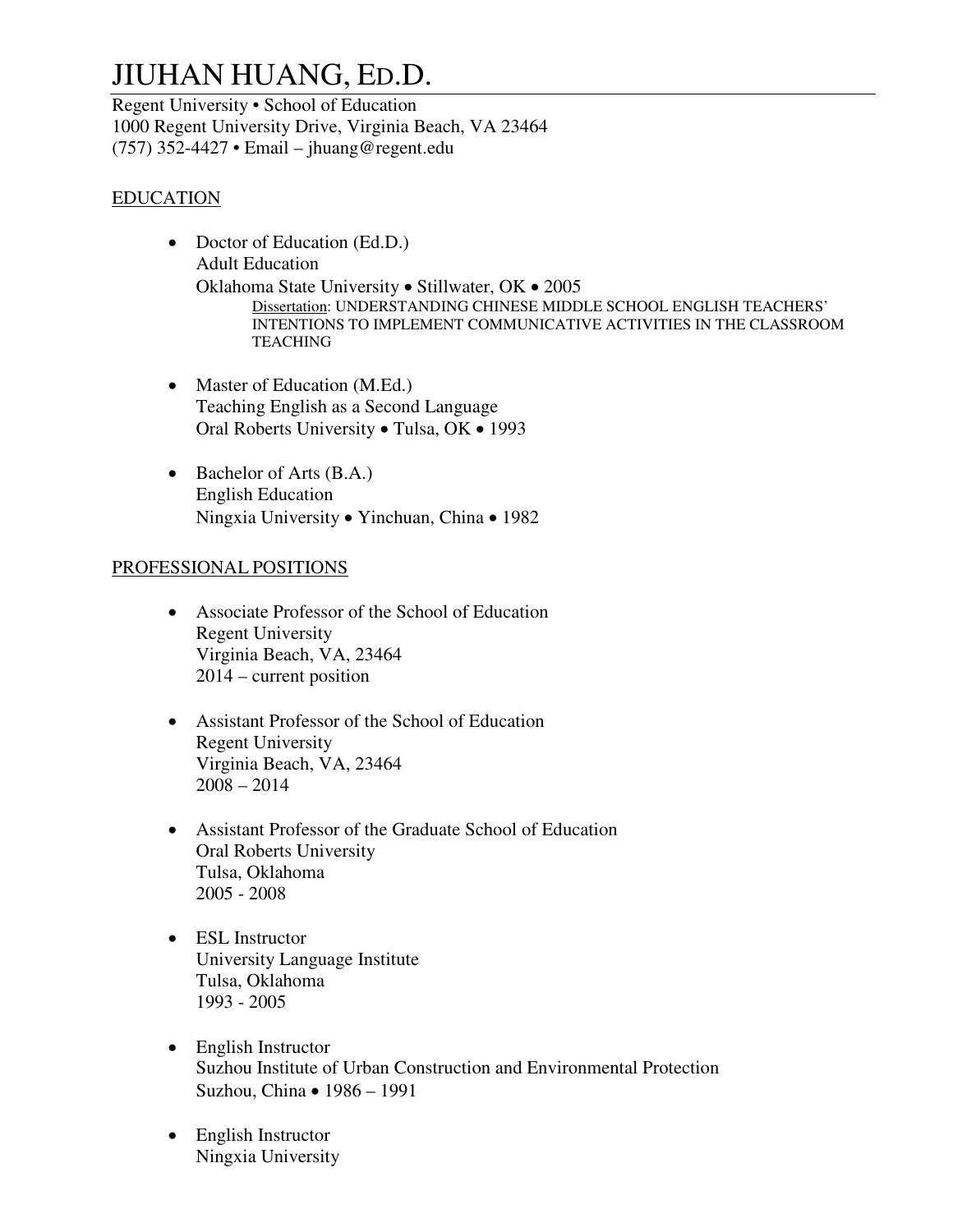Yinchuan, China • 1982 – 1986

### COURCES TAUGHT

At Regent University:

- ETSL 545 Language, Culture, and Pedagogy
- ETSL 555 Teaching Grammar to ESL/EFL Learners
- ETSL 560 First and Second Language Acquisition
- ETSL 520 Methods of TESOL
- ETSL 525 Language Teaching Approaches and Practices
- ETSL 550 Teaching English as a Second or Foreign Language to Adults
- ETSL 590 Roles and Responsibilities of ESL Specialists
- ETSL 530 Teaching English Language Learners Reading and Writing
- EFND 534 Assessment and Evaluation Techniques
- EFND 598 Professional Project
- ETSL 540 Multicultural Education
- ETLC 541 Child and Adolescent Development
- EADM 515 Research Design and Evaluation
- EADM 512/516 Human Learning and Motivational Development
- EDIP 542 Introduction to Curriculum and Instruction

At Oral Roberts University:

- TESL Principles
- TESL Methods and Materials
- TESL Assessment
- Cross-Cultural Communication
- TESL Curriculum Design
- Sociolinguistics
- Quantitative Research

# RESEARCH INTERESTS

- Reading strategies and adult English language learners
- Self-efficacy and language learning
- Grammar instruction for English language learners

# EDITORIAL POSITIONS

# VATESOL Newsletter Editor, 2013 - 2019

Editor (2012). ESL Special Issue for the *MPAEA Journal of Adult Education*  Co-Editor (2011). ESL Special Issue for the *MPAEA Journal of Adult Education*  Co-Editor (2010). ESL Special Issue for the *MPAEA Journal of Adult Education*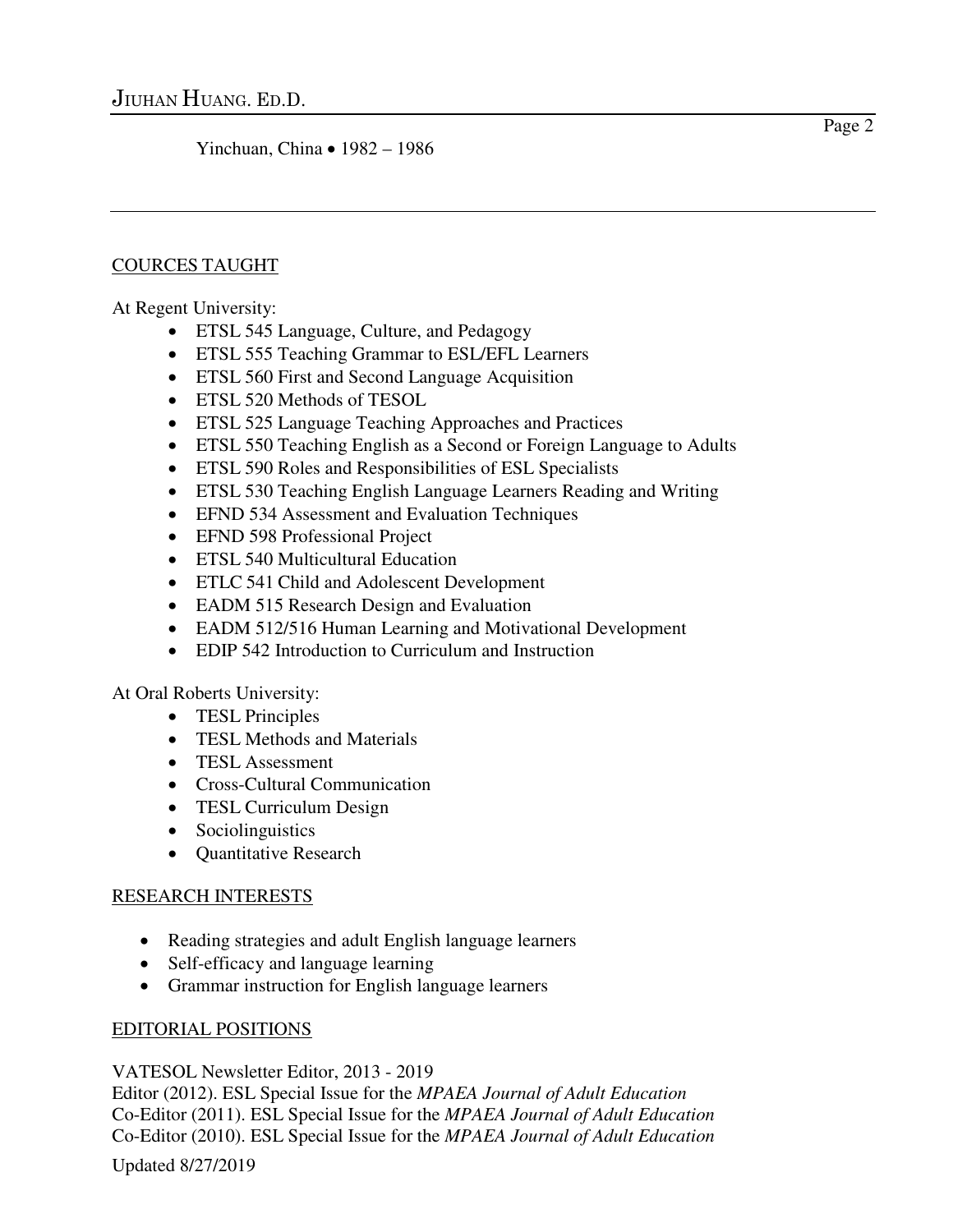Reviewer for ESL Special Issues, (2010 – 2013). *MPAEA Journal of Adult Education* 

#### PUBLICATIONS

#### **Publications in Refereed Journals:**

- Huang, J., & Nisbet, D. (2019). An exploration of listening strategy use and proficiency in China. *The Asian Journal of Applied Linguistics 6*(1), 82-95.
- Huang, J., Gu, X., Yao, Y., & Zheng, Y. (2017). Relationship between self-efficacy, perceived use of listening strategies, and listening proficiency: A study of EFL learners in China. *Asian EFL Journal, 19*(4), 103-131*.*
- Larrotta, C., Moon, J. Y., & Huang, J. (2016). Learning a new language is like Swiss cheese: learning to learn English, *Adult Learning*. DOI: 10.1177/1045159516643946
- Nisbet, D., & Huang, J. (2015). Reading strategy use and reading proficiency of EFL students in China. *Asian Journal of Applied Linguistics, 2*(3), 202-212.
- Huang, J., & Nisbet, D. (2014). The relationship between reading proficiency and reading strategy use: A study of adult ESL learners. *Journal of Adult Education, 43*(2), 1-11.
- Huang, J. (2013). Bringing authentic experiences and reading skills together for adult ELLs with limited literacy. *Journal of Adult Education 42*(1), 8-15.
- Huang, J., & Nisbet, D. (2012). Training adult ESL learners in metacognitive reading strategies. *Journal of Adult Education 41*(1), 1-7.
- Huang, J., & Newbern, C. (2012). The effects of metacognitive reading strategy instruction on reading performance of adult ESL learners with limited English and literacy skills. *Journal of Research and Practice for Adult Literacy, Secondary, and Basic Education 1*(2), 66-77.
- Huang, J., Tindall, E., & Nisbet, D. (2011). Authentic activities and materials for adult ESL learners. *Journal of Adult Education 40*(1), 1-10.
- Huang, J. (2010). Grammar instruction for adult English language learners: A task-based learning framework. *Journal of Adult Education*, 39 (1), 29-37.
- Huang, J. & Conti, G. (2009). The theory of planned behavior and Chinese English teachers' intention to implement communicative activities in the classroom, *Hong Kong Journal of Applied Linguistics*, 11 (2), 35-50.
- Huang, J. (2006). Understanding factors that influence Chinese English teachers' decision to implement communicative activities in teaching, *The Journal of Asia TEFL,* 3(4), 191-217.

#### **Other Publications:**

Huang, J. (July, 2013). Integrating metacognitive strategy instruction in regular ESL curriculum. AEIS Newsletter, TESOL.

Updated 8/27/2019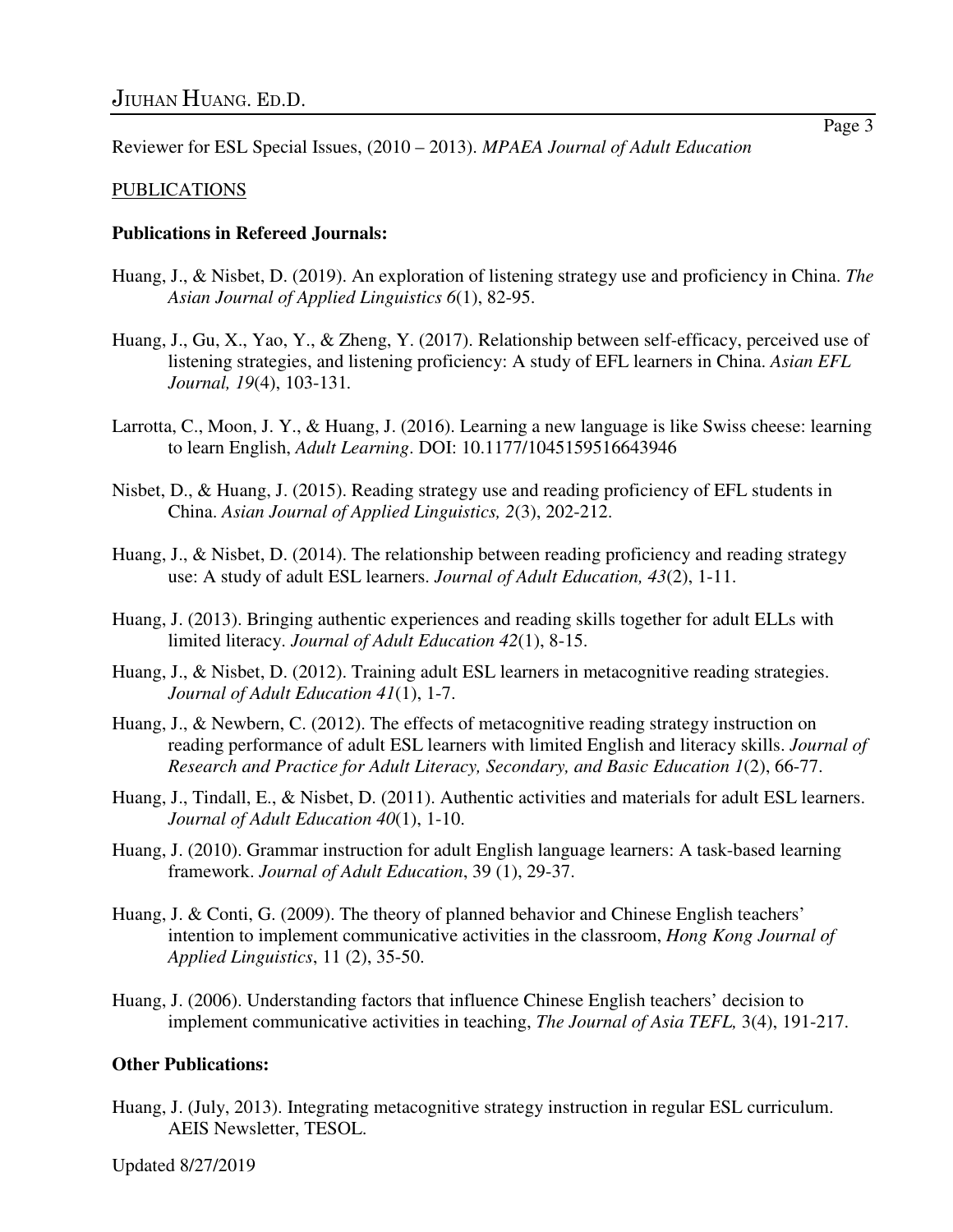## PRESENTATIONS

- Huang, J. & Nisbet, D. (2019). An exploration of listening strategy use and proficiency in China. TESOL 2019 International Convention, Atlanta, GA, March 12-15, 2019.
- Nisbet, D. & Huang, J. (March 2018). Engaging adult ESL learners with meaningful vocabulary interactions. Presentation at COABE 2018 Conference, Phoenix, AZ.
- Huang, J. & Nisbet, D. (2017). Digital storytelling in the adult ESL classroom. Presentation at COABE 2017 Conference, Orlando, FL, 4/3/2017
- Nisbet, D. & Huang, J. (2016). Reading strategy use and proficiency among Chinese EFL learners. TESOL 2016 Convention, Baltimore, Maryland, April 5-8, 2016.
- Huang, J. (2015). Helping low level adult ESL learners to develop literacy skills. VAACE Conference, Norfolk, VA, October 21, 2015.
- Huang, J. (2015). Meaning First, Then Form: Using the Task-Based Learning Framework in Grammar Instruction. COABE National Conference, Denver, CO, April 21-24, 2015.
- Huang, J. & Nisbet, D. (2014). The Relationship between Reading Proficiency and Strategy Use: A Study of Adult ESL Learners. International Self-Directed Learning Symposium, Cocoa Beach, Florida. Feb. 5-8, 2014.
- Huang, J., Tindall, E., & Nisbet, D. (2013). Incorporating Authentic Materials and Activities in the Adult ESL Classroom. TESOL 2013 Convention, 20-23 March 2013 in Dallas, Texas
- Nisbet, D., & Huang, J. (2013). Metacognitive Strategy Instruction and Reading Performance of Adult ESL Learners. TESOL 2013 Convention, 20-23 March 2013 in Dallas, Texas
- Huang, J. & Newbern, C. (2012). Impact of reading strategies instruction on beginning level adult ESL learners. COABE National Conference, Norfolk, VA, April 9 – 13, 2012.
- Huang, J. (2012). Grammar instruction for adult learners: Focusing on meaning and form. COABE National Conference, Norfolk, VA, April 9 – 13, 2012.
- Huang, J. (2012). Teaching grammar to adult learners using a task-based learning framework. NYS TESOL the 33rd Annual Applied Linguistics Winter Conference 2012. Columbia University, NY, February 11, 2012.
- Huang, J. (2011). Teaching Reading to Low Level ESL Students Using the Language Experience Approach. Georgia Adult Education Conference, Atlanta, Georgia, Oct. 2011.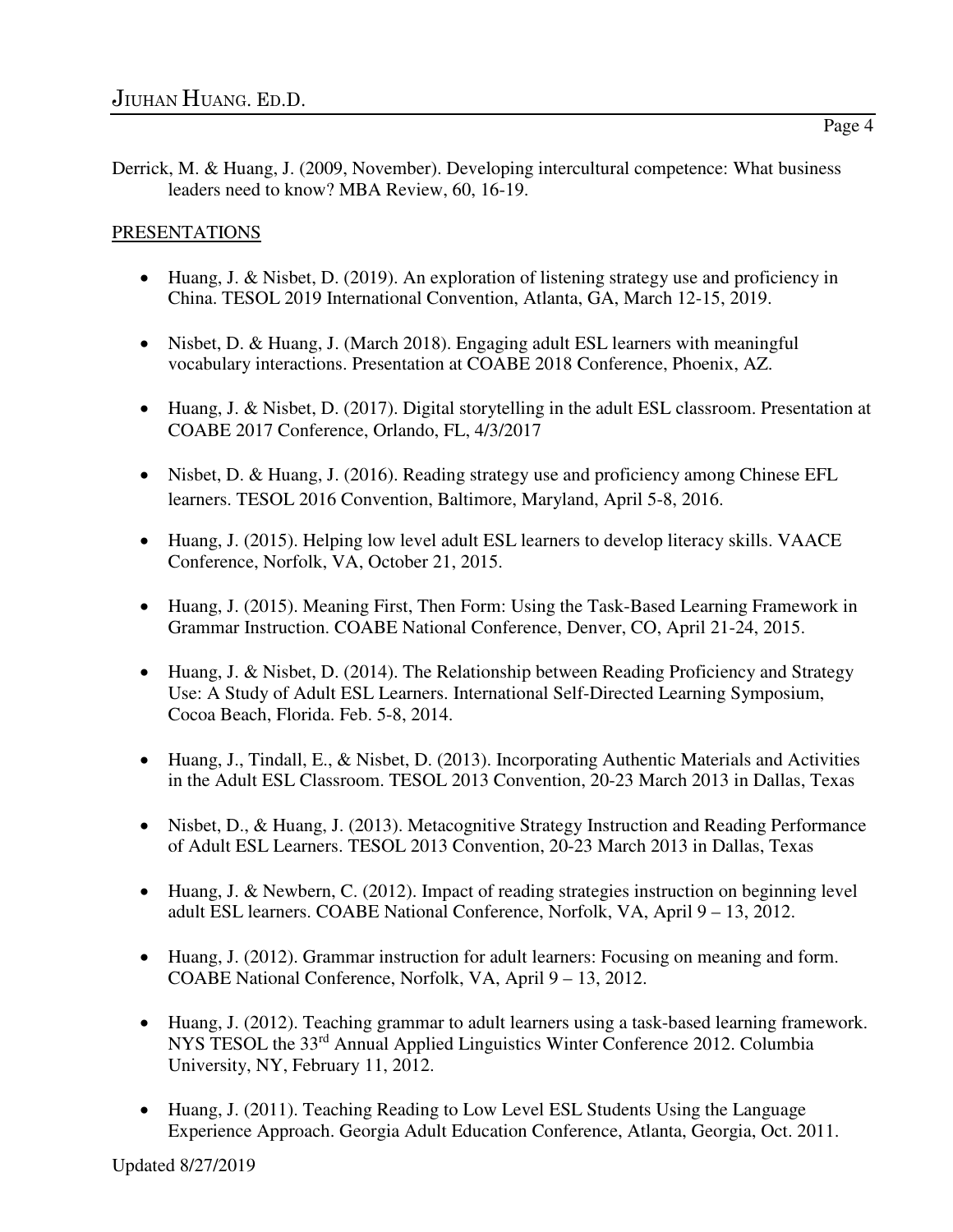- Huang, J. (2011). Teaching Reading to Low Level ESL Students Using the Language Experience Approach. COABE National Conference, San Francisco, CA, April 17-21, 2011.
- Huang, J. (2010). Instructed language learning principles and grammar instruction for adult ELLs. VATESOL Fall Conference, Fredericksburg, Virginia, October 2, 2010.
- Huang, J. (2009). Connecting and Empowering ELLs: Practical activities that help ELLs to be integrated into the learning community. VATESOL Fall Conference, Virginia Beach, Virginia, October 3, 2009.
- Huang, J. (2004). Using TPB in Predicting and Explaining Teachers' Intention to Implement Communicative Activities, Oklahoma Educational Research Association, Stillwater, OK • 2004
- Carter, P. & Huang, J. (2000). Using Graphs to teach Listening, Speaking, Reading, Writing and Grammar Skills, OKTESL Spring Conference • 2000
- Huang, J. (1998). Teaching TOEFL in a Communicative Way, OKTESL Spring Conference 1998
- Huang, J. (1997). Using TPR to Teach Grammar, OKTESL Conference, 1997
- Huang, J. (1996). TPR and TPR Activities, Tulsa Public School Regional Conference 1996

# **SERVICE**

#### **University Committees**

- Regent University CIRC (2019)
- Regent University Faculty Senate (2016 2019)
- Regent University Substance Abuse Committee (2010 present)
- Regent University Faculty Awards Committee (2011 2014)

#### **School of Education Committees**

- Regent University SOE TESOL subcommittee (2008 present)
- Regent University SOE CS subcommittee (2014 2015)
- Regent University SOE C  $<$  I subcommittee (2012)
- Regent University SOE TEAC subcommittee  $(2008 2018)$

# **MEMBERSHIPS**

• Teachers of English to Speakers of Other Language (TESOL)

Updated 8/27/2019